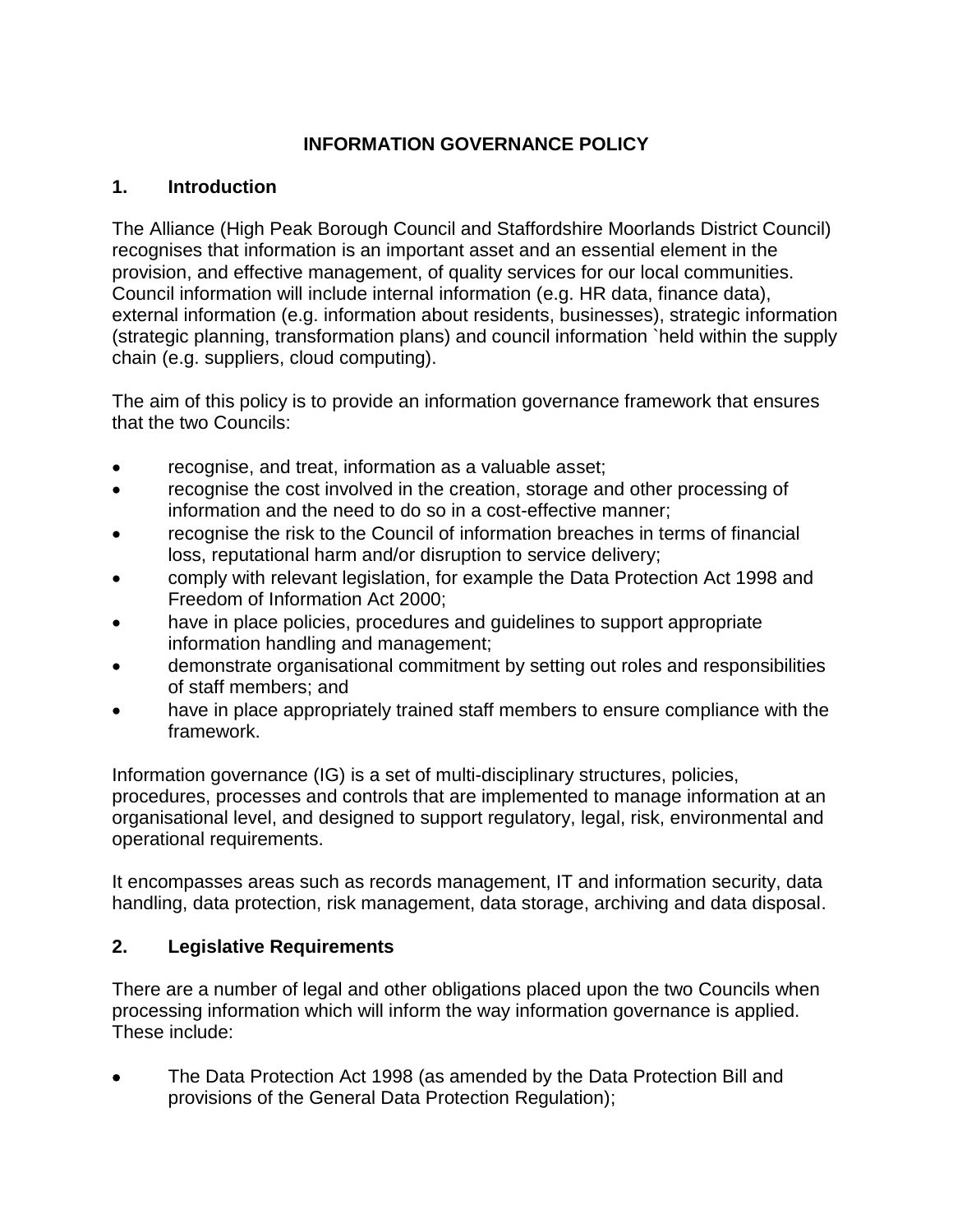- The Human Rights Act 1998
- Freedom of Information Act 2000;
- **•** Privacy and Electronic Communications Regulations
- Regulation of Investigatory Powers Act 2000
- Misuse of Computers Act 1990
- **Environmental Information Regulations**
- Local Government Act 1972;
- The Public Services Network Code of Connectivity;

### **3. Our Approach**

The Alliance approach to information governance – ASSURED- has been designed to reflect the lifecycle of information (Figure 1).

# Assured

# Alliance | source | store | use | retain | erase | data

## **Figure 1 ASSURED: the information lifecycle**

Our approach:

| <b>Information Life Stage</b> | <b>The Council will</b>                                                                                                                                                                                                                                                                                                                                                                                                                       |
|-------------------------------|-----------------------------------------------------------------------------------------------------------------------------------------------------------------------------------------------------------------------------------------------------------------------------------------------------------------------------------------------------------------------------------------------------------------------------------------------|
| Source data                   | obtain information fairly and lawfully.<br>record information accurately and reliably.<br>take reasonable steps to ensure that any information<br>held is accurate and up-to-date.                                                                                                                                                                                                                                                            |
| <b>Store</b>                  | hold information securely to reduce the risk of<br>٠<br>accidental loss of data, physical system failures<br>(infrastructures failures and breaches) and direct<br>malicious cyber-attacks.<br>develop systems and processes to allow efficient<br>and effective use of information to assist in the<br>delivery of quality services.<br>ensure the security of information where it is<br>transferred between services or physical location. |
| Use/Share                     | use information to support the targeted delivery of<br>$\bullet$<br>quality services.                                                                                                                                                                                                                                                                                                                                                         |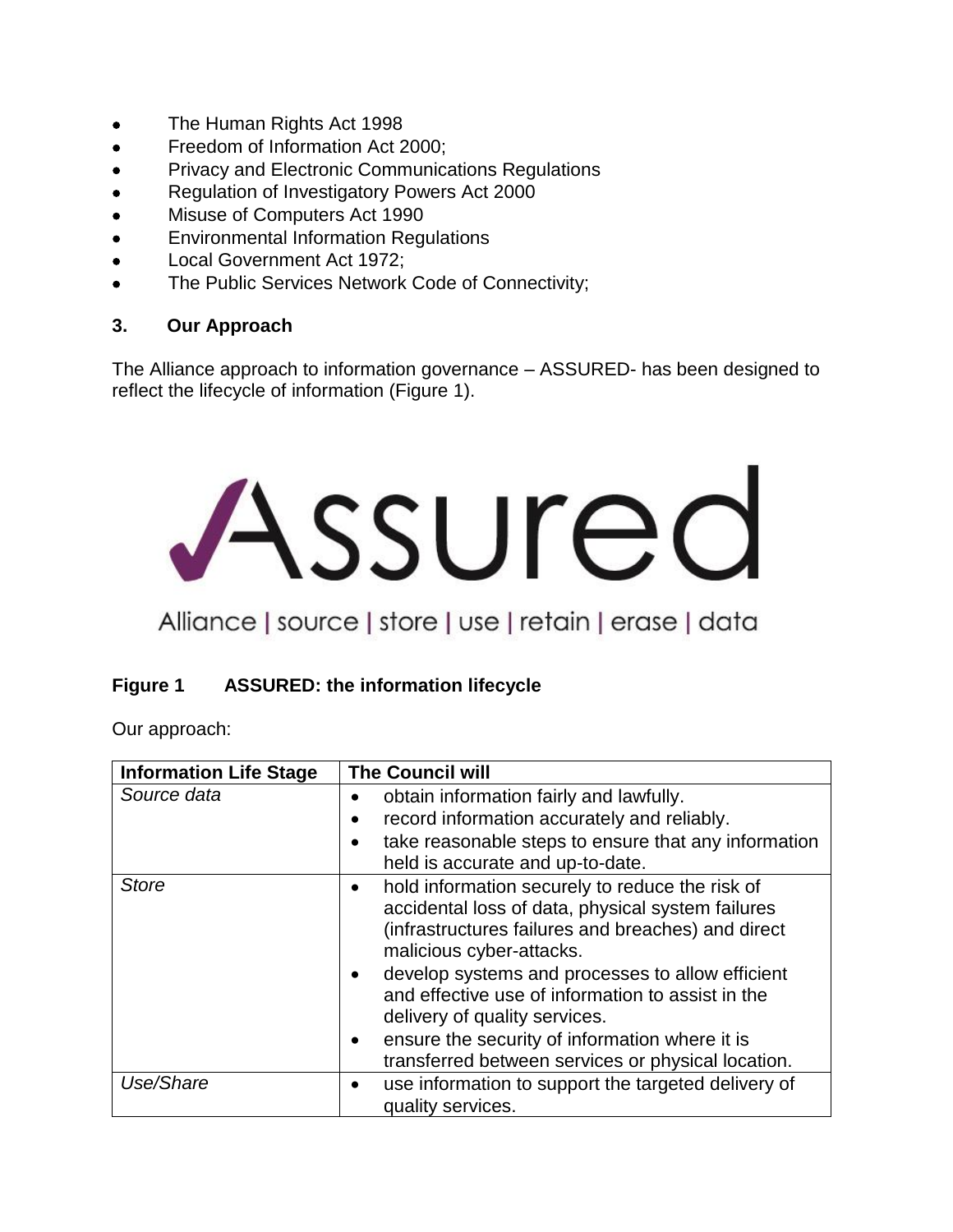|        | only use data fairly and lawfully.<br>$\bullet$<br>be transparent about how we use data.<br>٠<br>share information appropriately and legitimately.                                                                                                                                                                                             |
|--------|------------------------------------------------------------------------------------------------------------------------------------------------------------------------------------------------------------------------------------------------------------------------------------------------------------------------------------------------|
| Retain | archive information, where appropriate, to make<br>$\bullet$<br>efficient use of IT, office space and other resources.<br>retain information in line with data protection and<br>$\bullet$<br>other legislative requirements<br>make sure that data is not kept longer than is<br>$\bullet$<br>necessary for the purpose that it was collected |
| Erase  | appropriately dispose of information in a secure and<br>$\bullet$<br>timely fashion.                                                                                                                                                                                                                                                           |

The Councils will also develop and maintain a number of local policies and guidance to support this overarching information governance policy, which together will provide the Alliance's information governance framework. These documents will include a:

- Data Protection Policy;
- Protective Marking, Handling and Disposal Policy;
- Information Handling guidance;
- Document Retention Policy; and
- IT and Information Security Policy.

## **4. Roles and Responsibilities**

To support the effective delivery of the information governance policy, the Alliance will:

- Appoint a member of the Senior Management Team to act as Senior Information Risk Officer (SIRO) with overall responsibility for overseeing the Council's response to information risk;
- Appoint a Data Protection Officer to ensure compliance with the Data Protection Act;
- Appoint a lead officer to ensure compliance with the Freedom of Information Act;
- Establish an Information Governance Group attended by the owners of the Council's information assets (e.g. CCTV, Council Tax, Housing, Revenues and Benefits systems, etc) to identify possible risks and take steps to mitigate against such risks;
- Require all managers to take responsibility for ensuring that the requirements of the IG framework are integrated into service procedures, including risk registers, and that staff comply with the framework in their area of responsibility.
- Require all persons to which this policy applies to process information in line with the IG framework. This includes complying with individual policy requirements and undertaking mandatory IG training as required.